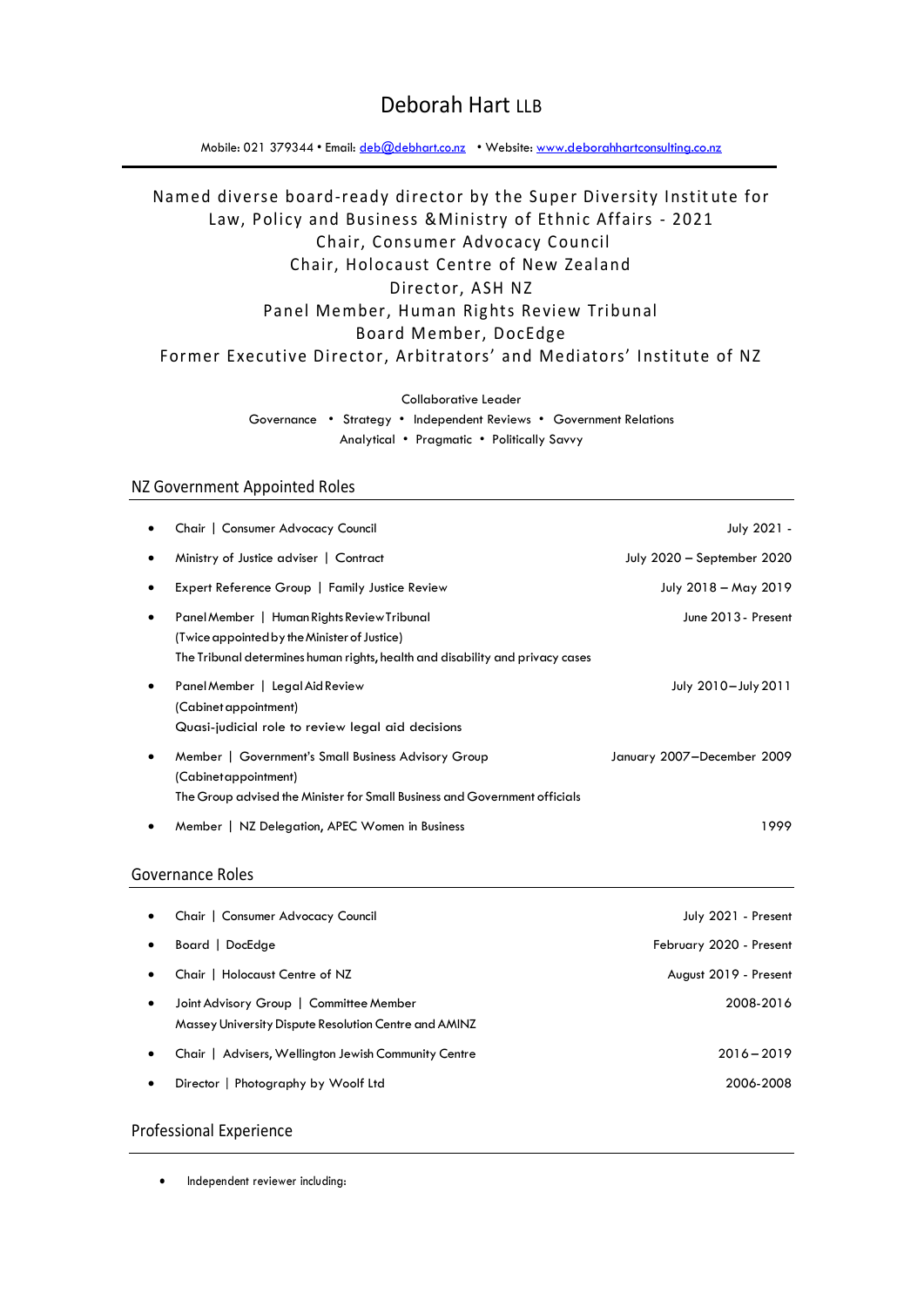|           | $\Omega$ | New Zealand Bar Association                                           | January 2020 - March 2020 |
|-----------|----------|-----------------------------------------------------------------------|---------------------------|
|           | $\circ$  | Independent Reviewer, Banking Ombudsman Scheme                        | August - December 2019    |
| $\bullet$ |          | Government relations adviser and strategist for various organisations | 2019 - present            |
| ٠         |          | Mentor to various executives                                          | 2019 - present            |
|           |          |                                                                       |                           |

Director August 2019 - Present ASH NZ (part-time)

ASH NZ is the pre-eminent smokefree lobby group in NZ. As its director, I provide support to the board, head day-today operations and oversee strategy, communications and stakeholder engagement. Key to the role is being the face of the organisation and as such I provide significant amounts of media engagement.

Executive Director Arbitrators' and Mediators' Institute of New Zealand (AMINZ) May 2008 - August 2019

AMINZ is New Zealand's largest professional membership organisation for people working in dispute resolution.

| Governance                       | • Executive Director participating in the governing board                                                                                                                                                                                                                                                                                                                                                                                                                                                                                                                                |  |  |
|----------------------------------|------------------------------------------------------------------------------------------------------------------------------------------------------------------------------------------------------------------------------------------------------------------------------------------------------------------------------------------------------------------------------------------------------------------------------------------------------------------------------------------------------------------------------------------------------------------------------------------|--|--|
|                                  | • Chaired various working groups and committees                                                                                                                                                                                                                                                                                                                                                                                                                                                                                                                                          |  |  |
|                                  | • Provided majority of board reports                                                                                                                                                                                                                                                                                                                                                                                                                                                                                                                                                     |  |  |
| Strategic                        | • Supported the Board to strategise and plan                                                                                                                                                                                                                                                                                                                                                                                                                                                                                                                                             |  |  |
| Development                      | • Responsibility to ensure Board strategies implemented                                                                                                                                                                                                                                                                                                                                                                                                                                                                                                                                  |  |  |
|                                  | • Oversaw membership growth of over 150%                                                                                                                                                                                                                                                                                                                                                                                                                                                                                                                                                 |  |  |
|                                  | · Introduced Māori initiatives                                                                                                                                                                                                                                                                                                                                                                                                                                                                                                                                                           |  |  |
|                                  | • Led diversity and inclusion initiatives including:                                                                                                                                                                                                                                                                                                                                                                                                                                                                                                                                     |  |  |
|                                  | Rebranding<br>$\circ$<br>Signing of a gender diversity pledge which instituted accountability<br>$\circ$<br><b>Educational initiatives</b><br>$\circ$<br>• AMINZ International – initiated a long-term strategy to make New Zealand a centre<br>for international commercial dispute resolution, including:<br>Secured two lots of amendments to the Arbitration Act 1996 to position New<br>$\circ$<br>Zealand as a more attractive arbitration destination<br>Numerous articles in the national and international press to promote New<br>$\circ$<br><b>Zealand and New Zealanders</b> |  |  |
|                                  | • Increased work for members, including:                                                                                                                                                                                                                                                                                                                                                                                                                                                                                                                                                 |  |  |
|                                  | Legislative reform to make arbitral appointments instead of the High Court and<br>$\circ$<br>ensured AMINZ appointed to that role                                                                                                                                                                                                                                                                                                                                                                                                                                                        |  |  |
|                                  | Negotiated and delivered an independent mediation service for EQC<br>$\circ$                                                                                                                                                                                                                                                                                                                                                                                                                                                                                                             |  |  |
|                                  | Established new lists of dispute resolvers and successfully took them to market<br>$\circ$                                                                                                                                                                                                                                                                                                                                                                                                                                                                                               |  |  |
| Administration and<br>Management | • 2015 - highly commended in the AUT Excellence in Business Support Awards for the<br>excellent administration of the Institute                                                                                                                                                                                                                                                                                                                                                                                                                                                          |  |  |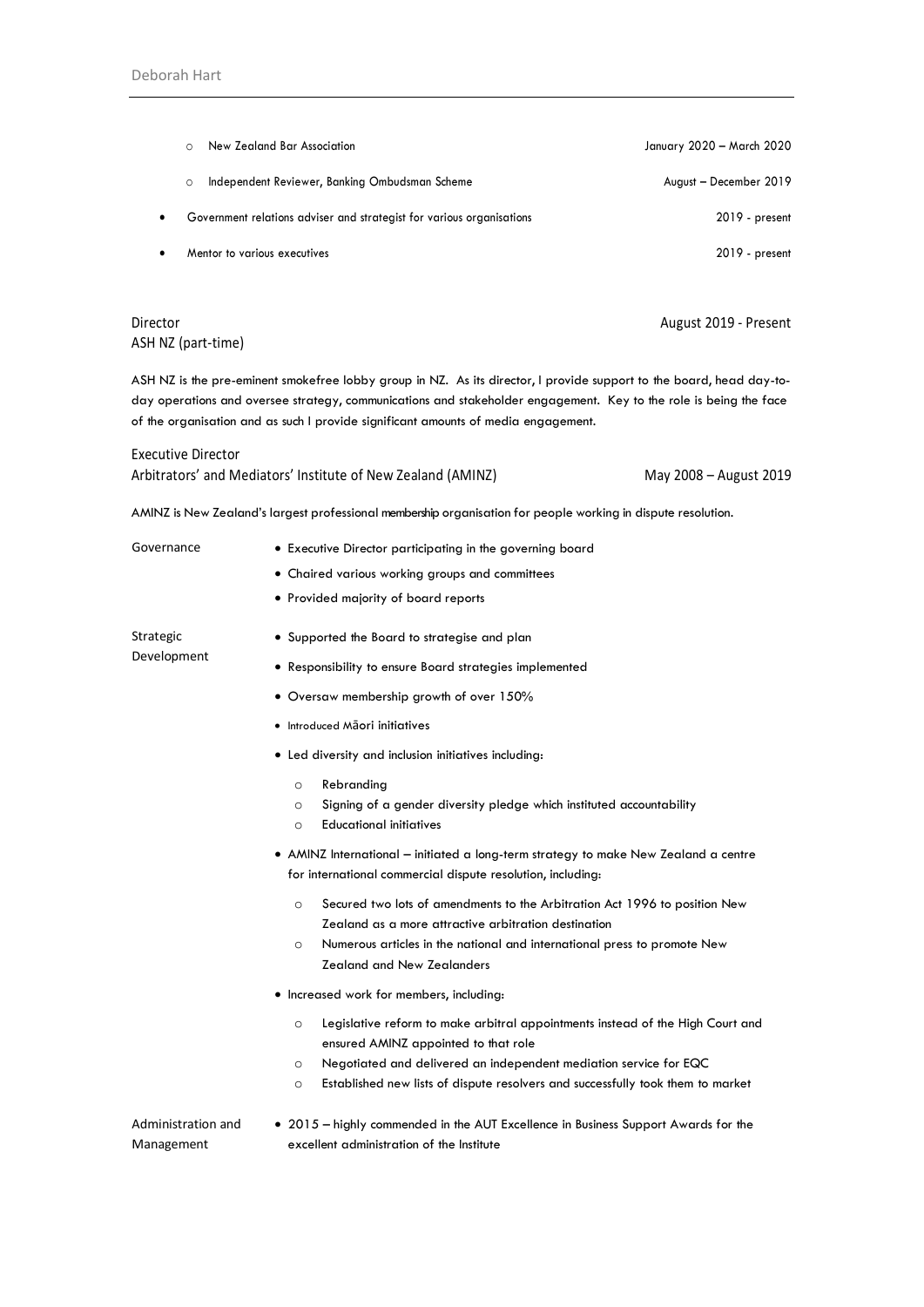Advocacy and Promotion

- Ensured the Institute delivered within budget
	- Delivered a new database and website, within budget and time
	- Appointed disputes resolvers pursuant to statutes and agreements
	- Administered the AMINZ Complaints Service
	- Managed dispute resolution schemes, notably the EQC Mediation Service and the National Panel of Conciliators
- Successfully lobbied for legisaltion and the increased use of dispute resolution, including for:
	- o Family disputes
	- o Farm debt
	- o Construction disputes
	- o Consequences of disasters, especially earthquakes
	- Positioned AMINZ as the voice of dispute resolution in New Zealand and as a credible voice internationally
	- Regularly in the media including interviewed b[y Nine to Noon, Radio NZ](https://www.radionz.co.nz/national/programmes/ninetonoon/audio/2018645114/the-toxic-culture-at-the-human-rights-commission) on the Ministerial Review of the Human Rights Commission by Judge Coral Shaw, 19 May 2018
	- Regularly advocated in the national press. Examples included:
		- o The non-violent resolution of disputes [RadioLive,](https://audio.mediaworks.nz/content/radiolive/MorningTalk/deborah.mp3) 5 December 2018
		- o Negotiating neighbourhood disputes [The Project,](https://www.aminz.org.nz/Story?Action=View&Story_id=1724) 1 August 2018
		- o NZ could be an international arbitration centre [Newsroom, 4 May 2018](https://www.newsroom.co.nz/2018/05/03/107130/nz-could-make-millions-solving-disputes)
		- o Arbitration of family disputes [NZHerald,](https://www.nzherald.co.nz/nz/news/article.cfm?c_id=1&objectid=11812985) 7 March 2017
	- Represented AMINZ internationally, including:
		- o 14th International Federation of Commercial Arbitration Institute's Biennial Conference, Hong Kong, 15 October 2017 – invited presenter on rights of appeal in arbitration
		- o Centre for International Law, National University of Singapore, 17-18 January 2017 – invited presenter on making conciliation work for international disputes
		- o International Council for Commercial Arbitration (ICCA), Board of Governors' meeting, Miami, March 2014
		- o International Academy of Mediators, board meeting, Paris, September 2013
	- Represented AMINZ nationally, including:
		- o Numerous occasions at Parliamentary Select Committees
		- o AMINZ Gender Diversity Pledge, Grand Hall, Parliament, April 2018

Employee Engagement

- Nurtured and mentored talent in the AMINZ team and ensured that they had opportunities for professional development
- Relationship Management
- Worked over a three-year period with the International Academy of Mediators to bring their biannual conference to New Zealand
- Worked with dispute resolution suppliers, law firms and other stakeholders, including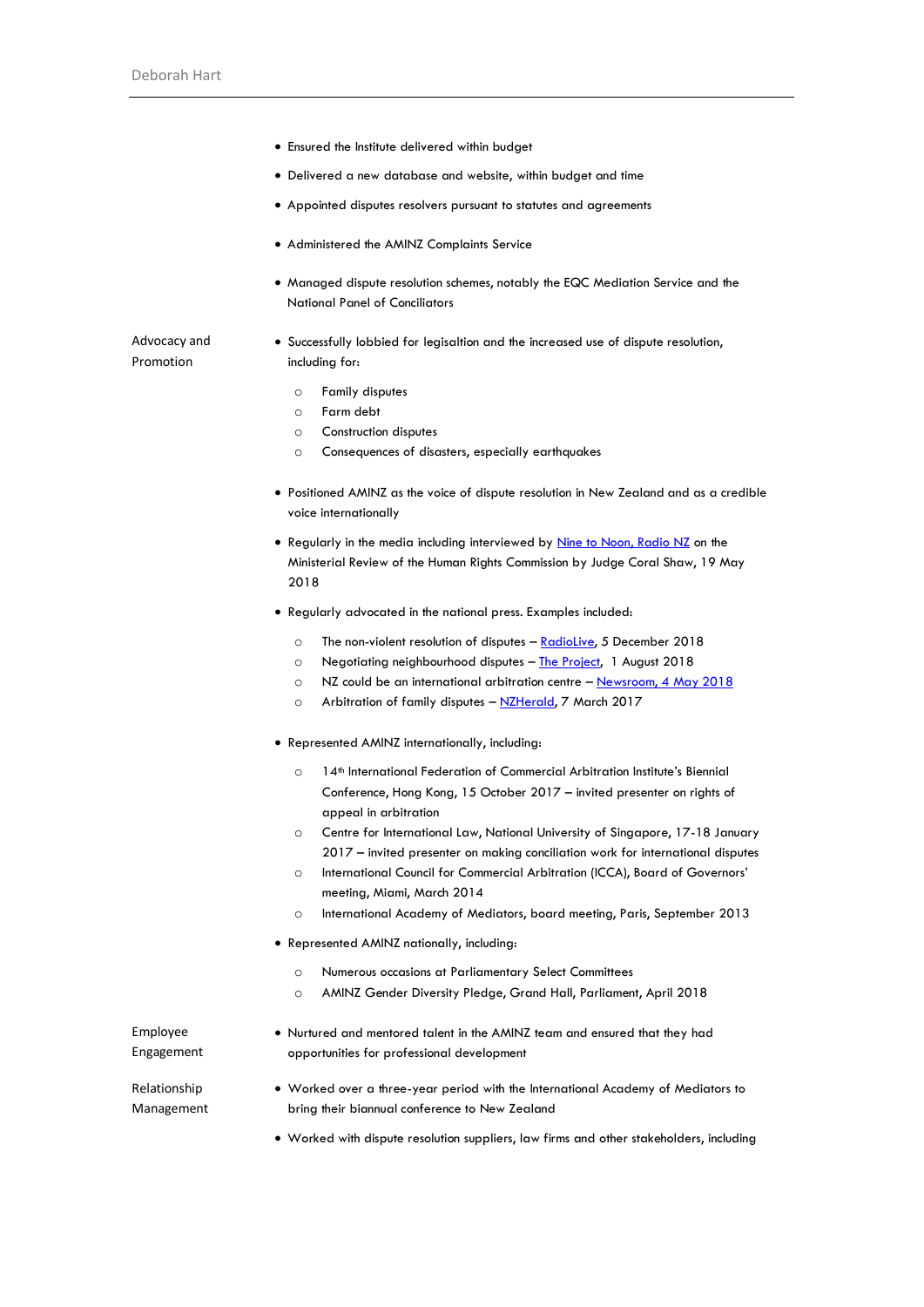|                                                         | competitors, on various projects                                                                                                                                                                                                                                                                                                                                                                                                                                                                                                                               |
|---------------------------------------------------------|----------------------------------------------------------------------------------------------------------------------------------------------------------------------------------------------------------------------------------------------------------------------------------------------------------------------------------------------------------------------------------------------------------------------------------------------------------------------------------------------------------------------------------------------------------------|
| <b>Promoting New</b><br>Zealand                         | • Secured AMINZ as the country representative at the United Nations Commission on<br>International Trade Law (UNICTRAL) working group on arbitration and mediation                                                                                                                                                                                                                                                                                                                                                                                             |
| Internationally                                         | • Organised an event to promote NZ arbitration, co-hosted by New Zealand's<br>Permanent Representative to the United Nations, in New York.                                                                                                                                                                                                                                                                                                                                                                                                                     |
|                                                         | • Presented on mediation in New Zealand, Asia-Pacific Mediation Conference 2012,<br>Hong Kong (published 2013)                                                                                                                                                                                                                                                                                                                                                                                                                                                 |
|                                                         | • Obtained funding for delegates from the Cook Islands, Kiribati, Fiji, Tonga, Papua<br>New Guinea and Samoa to attend the AMINZ Conference, 2015                                                                                                                                                                                                                                                                                                                                                                                                              |
| <b>Forming Strategic</b><br>Alliances &<br>Partnerships | • A 5-year collaboration with the Australian Centre of International Commercial<br>Arbitration (ACICA) to host the World's largest and most prestigious arbitration event,<br>the ICCA Congress, Sydney 2018. AMINZ and ACICA won the right to co-host the<br>Congress (850 delegates) and hosted the add-on day in Queenstown (160 delegates)<br>• Twice negotiated agreement with the Chartered Institute of Arbitrators ensuring<br>continued reciprocal rights of membership with this prestigious international body,<br>including negotiations in London |

General Manager | Managing Director | Board Member Photography by Woolf Limited **August 1997** – May 2008

Market leader in the photographic industry and a Wellington institution

| Kev             | • Board Director                                                          |
|-----------------|---------------------------------------------------------------------------|
| Accomplishments | • General Management of the business                                      |
|                 | • Responsible for human resources for up to 25 employees plus contractors |

• In-house legal counsel

## Previous Experience

| Solicitor – Nunan & Bloom, Melbourne, Australia         | January 1988-December 1990  |
|---------------------------------------------------------|-----------------------------|
| Solicitor – Dessau Millstein, Melbourne, Australia      | February 1986 - June 1987   |
| Solicitor - Craig, Bell & Bond, Wellington, New Zealand | January 1985 – January 1986 |

### Education

| ٠         | Institute of Directors Company Directors' Course      | 2020 |
|-----------|-------------------------------------------------------|------|
|           | Institute of Directors' Finance Course                | 2020 |
|           | Introduction to Dispute Resolution, Massey University | 2005 |
| $\bullet$ | Evidence and Advocacy, Massey University              | 2004 |
|           | Admitted to the Bar, Victoria, Australia              | 1987 |